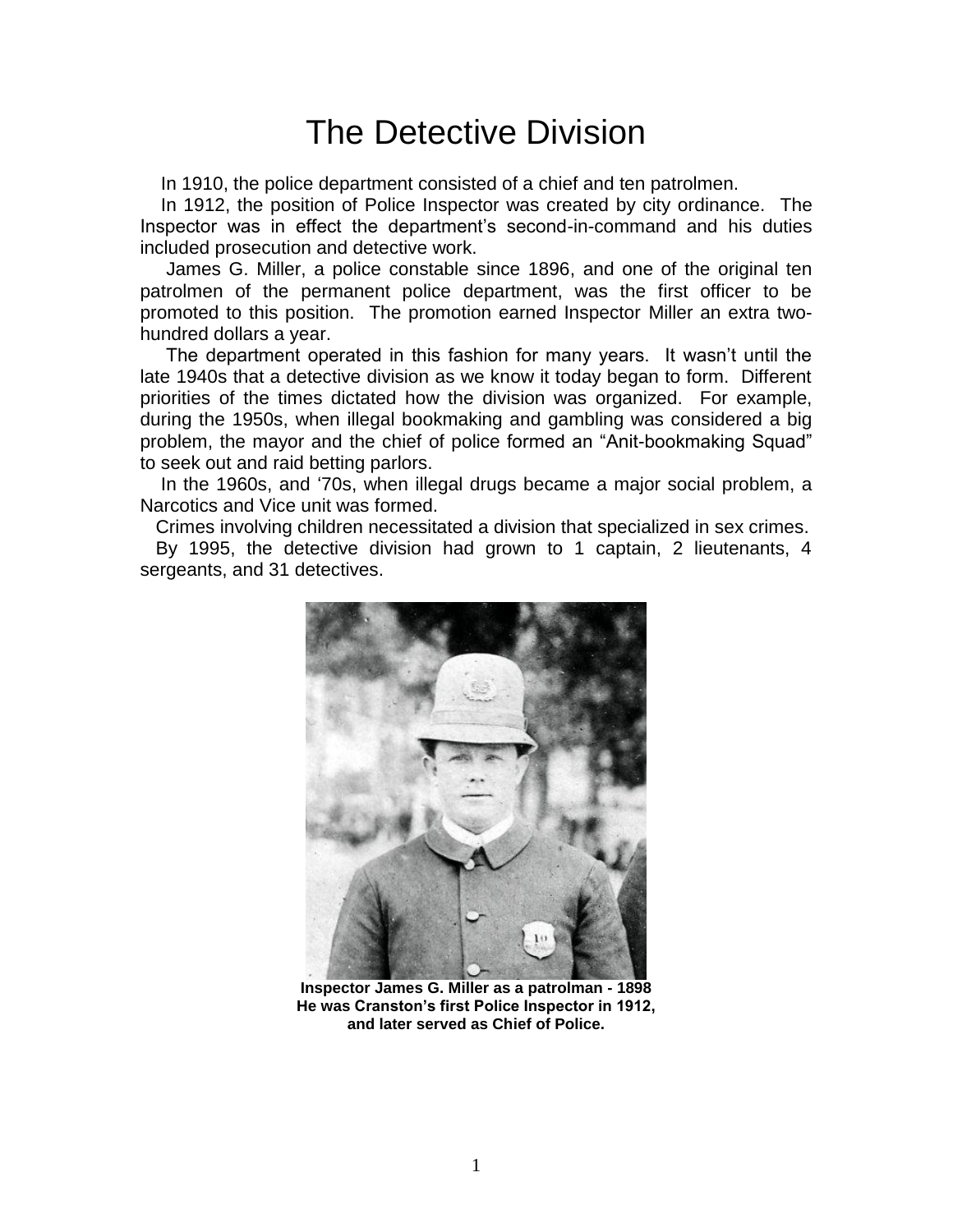

**Cranston Police Detective Division - 1951**

Left to Right – front row – Capt. A.J. Moretti, Inspector J.J. Ryan 2ed row –A. Hay, J.H. Gibbs, J.J. Sullivan 3 rd row – L. Morenzi, M. Morrow 4<sup>th</sup> row – G.J. Coffey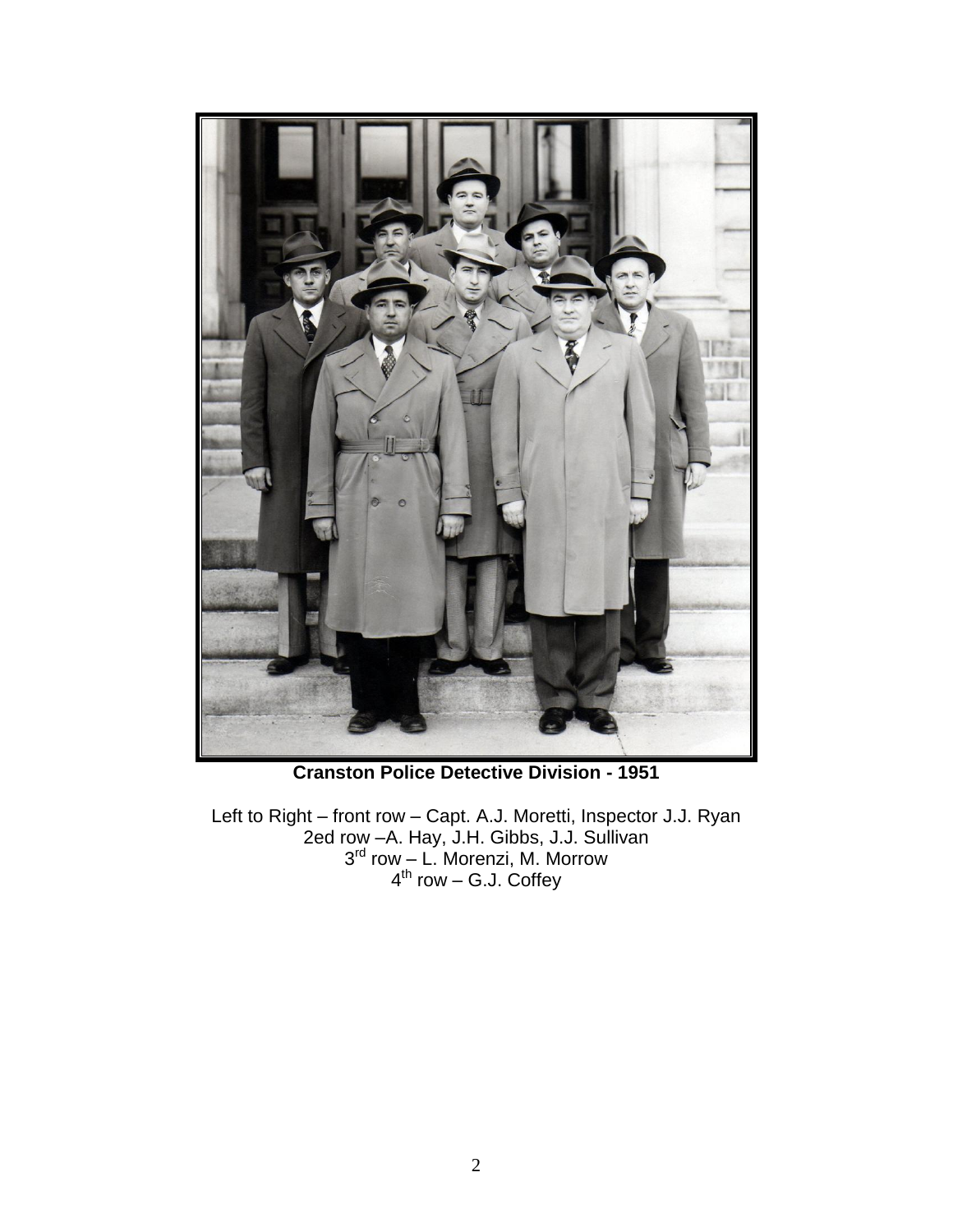

**Early detective badge -1950s** 

 In 1950, the Detective Division consisted of six men, two of whom worked nights. Early badges were gold colored and carried the title "DETECTIVE". In the 1960s the title was changed to "INVESTIGATOR" and the badges were silver colored.



**Detective badge with the title of 'INVESTIGATOR"**

 In the 1970s, the title of "Detective" was changed to "Investigator". Officers in specialized units were also issued this style of badge with different titles such as, "B.C.I.", and "Prosecution" in place of "Investigator".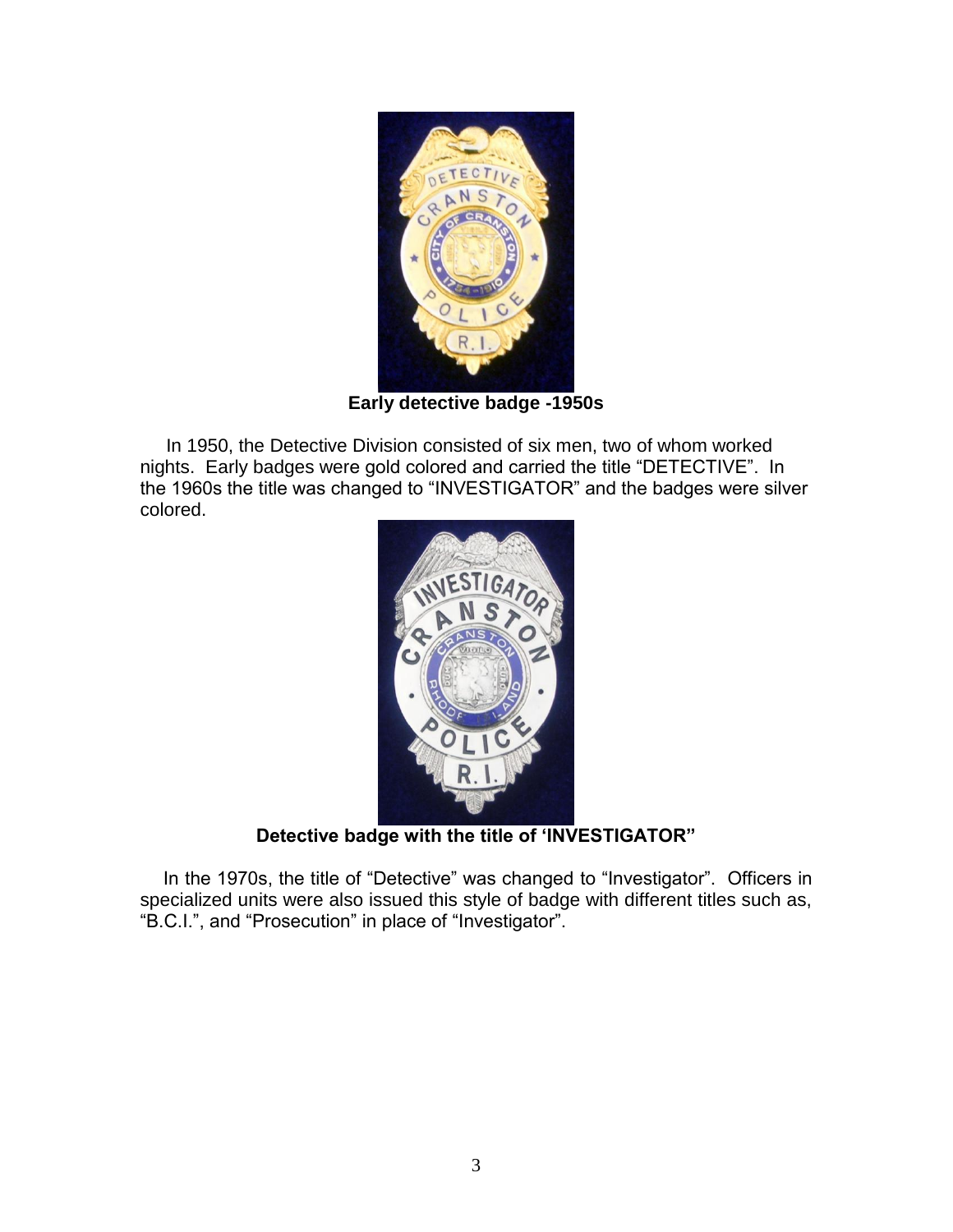

**A second, larger style Investigator badge.**

Detective Sergeant, Lieutenant, and Captain, badges were of this style but gold in color. They would read, (rank), "Investigator", "Cranston Police", and "RI". These badges were discontinued in 1995



**Prisoner Transport Van – June, 2001**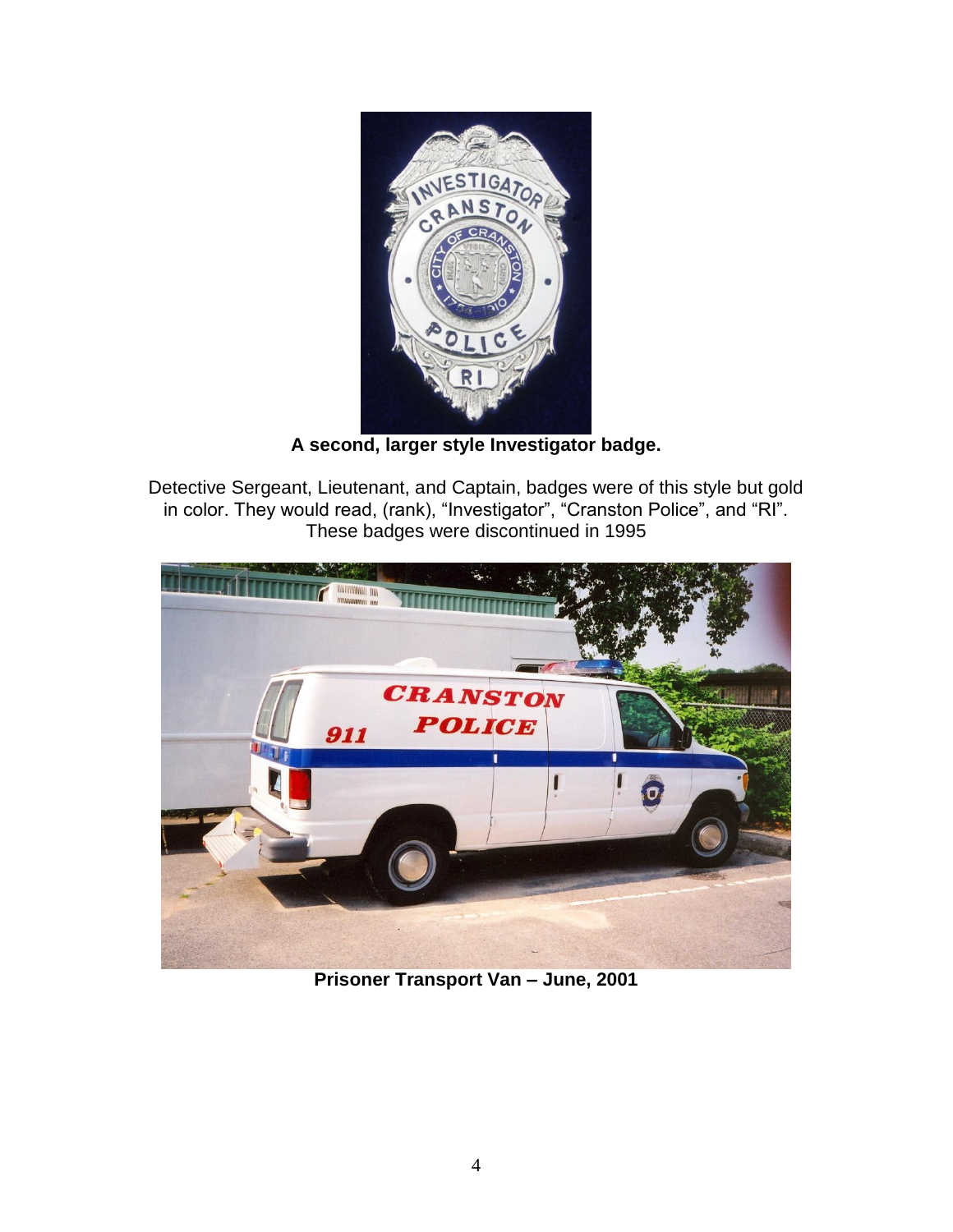

**This casting of a set of teeth was used for many years as a paperweight around the police station. Very few knew the interesting story of how they helped to convict three men of robbery and kidnapping.** 

The following story was related by Sergeant Harry Sunderland (Retired) during my research for this history project.

 Just before closing time on the night of September 15, 1956, three men entered the Scott Super Market at 725 Reservoir Avenue with the intent to commit a robbery. The lone manager in the store was on the phone taking a last minute order which he was writing down with a pencil. When he was finished, he put the pencil in the front pocket of his smock and turned to face the men. At that moment they produced guns and forced him to open the safe which held twelvethousand dollars in cash.

 After taking the money, they forced the manager into their waiting car and told him to put his smock over his head, and to lie on the floor of the back seat. When he did so, the pencil fell out of his pocket and landed on the floor of the car. The gunmen then drove the manager to Roger Williams Park where they left him tied to a tree.

 The gunmen were arrested a few days later and pled innocent at their arraignment. In searching the defendant's car, detectives found the pencil from the manager's pocket. If they could link it to the robbery, they reasoned, it could be a key piece of evidence at the trial.

 Detectives noted that the pencil contained teeth marks embedded in the soft wood, and learned that a female clerk at the market had a habit of putting pencils in her mouth and biting down on them. With her permission, they brought her to a dentist and had a set of impressions made of her teeth.

 During the trial, the prosecutor demonstrated that a person's teeth marks are as unique as a set of fingerprints. To prove it, he had the clerk bite down on several pencils and then placed each in the casting of her teeth, showing that the bite marks on each pencil matched up with the teeth castings. He then had each member of the jury do the same, and showed that the jury's teeth marks did not match up with the castings. He then showed how the pencil recovered from the